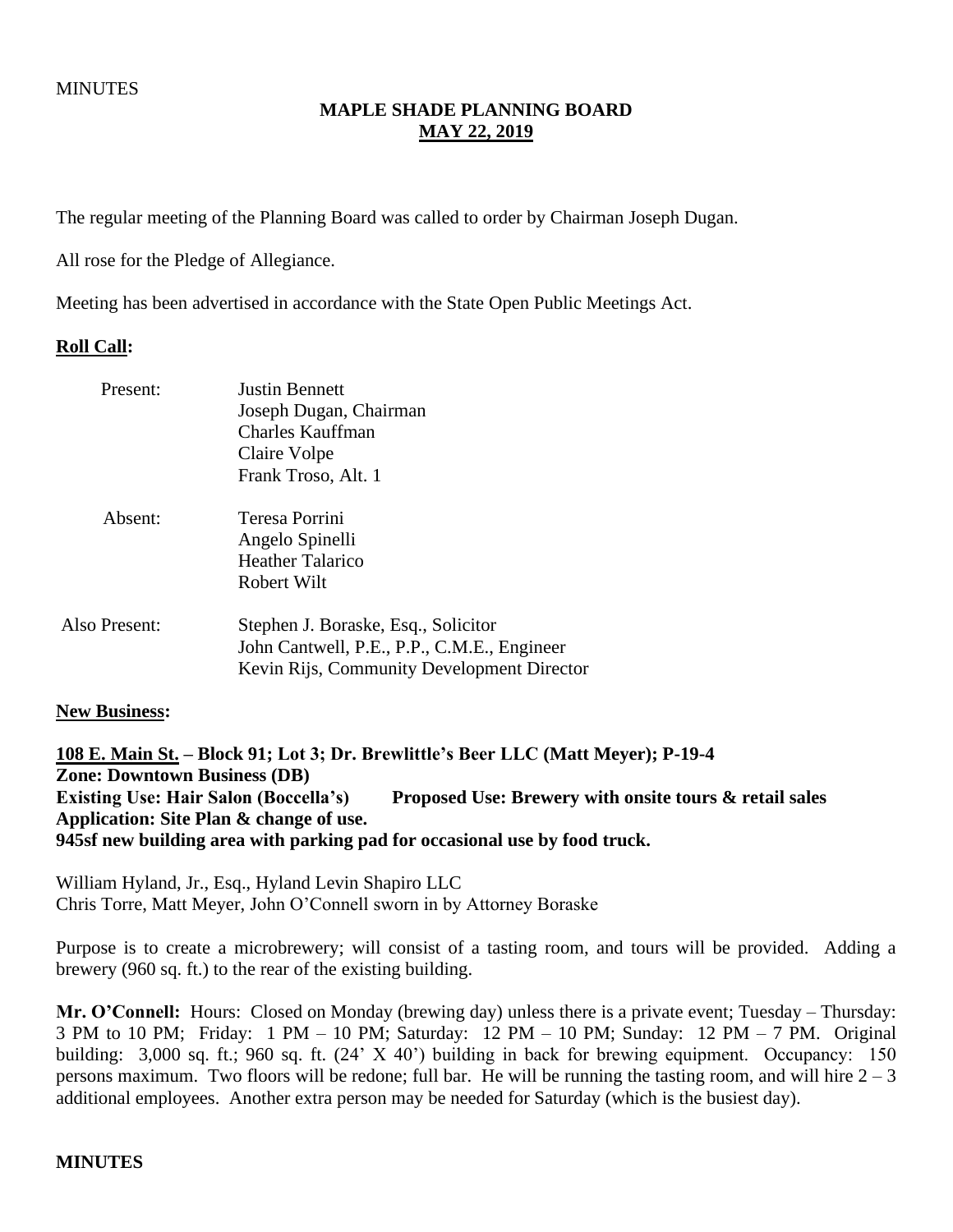# **MAPLE SHADE PLANNING BOARD MAY 22, 2019 Page 2**

A liquor license is not needed; in NJ, a limited and restricted brewing license is required. A restricted license is used when food is served at an adjoining/adjacent restaurant; they will have a limited brewing license. A limited brewing license prohibits the making of food and brewery can brew up to 60,000 barrels a year. They are allowed to have a food truck on premises and patrons can have food delivered. Asphalt in back of building will be used to park food truck on. Food truck will not be there every day – probably just Friday, Saturday, and Sunday two or three weeks each month. They are not allowed to store truck at site, and it will not be there overnight – will be drive-on/drive-off.

**Mr. Cantwell:** Review of R&V letter dated May 21. Pole barn will be 24' wide by 40' long – 960 sq. ft. (work will be done by Mr. Meyer). All deliveries will be through alley in back. All set-backs are being met. No bathrooms; no inside equipment in pole barn. Outside improvements will be a new roof style on front of building, replacing windows, glass door on front of building. Façade will be the same on both the front and back. Parking: 97 usable spaces in the Municipal lot, not including street parking. Pedestrian crossing signs and lighting are to be provided at sidewalk exit to the drive aisle. Utilities to be provided by underground cables.

Discussion regarding additional building; is going to be a permanent structure. Color of building will match the surrounding area. Target date for opening is September, 2019. Same layout as a bar – no liquor/no food. Take-out service for beer will be crowlers (sealed 32 oz. can) and growlers (sealed 64 oz. jug). Possible future distribution.

**Public:** Comments by Jeff Bayliss.

Motion to Close Public Portion: Volpe/Kauffman. All In Favor.

**Board:** Questions from Claire Volpe.

Motion to Approve Site Plan along with requested waivers and conditions; applicant will submit architectural details of proposed building and provide floor plans: Troso/Volpe. Roll Call: All Approve.

# **2891 Rt.73 S. – Block 173; Lot 6.03; JKP Donuts Inc.; P-19-5**

#### **Zone: Planned Development (PD) Application: Concept Plan Review, relocated existing dunkin donuts onsite to another existing storefront and add drive-thru service.**

Richard Roy, Esq., Comegno Law Group Applicants present.

Concept Plan Review – Dunkin Donuts, 2891 Route 73 South, relocating from current storefront to storefront in middle of building which will allow for construction of a drive-thru. Stacking will be behind building.

Comments by Mr. Cantwell. Recommends crosswalk across driveway so drivers know it is a pedestrian area and ADA ramps on either side.